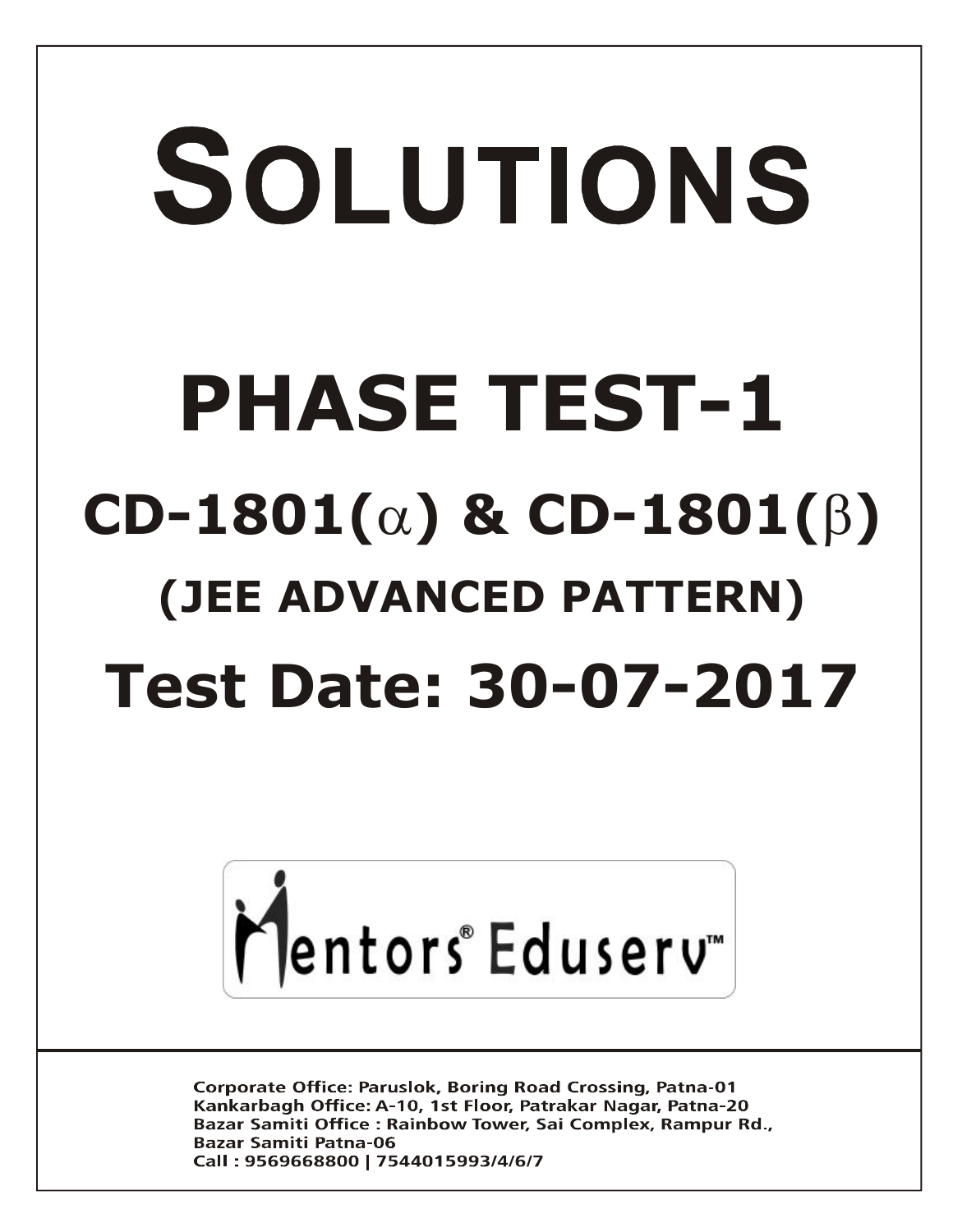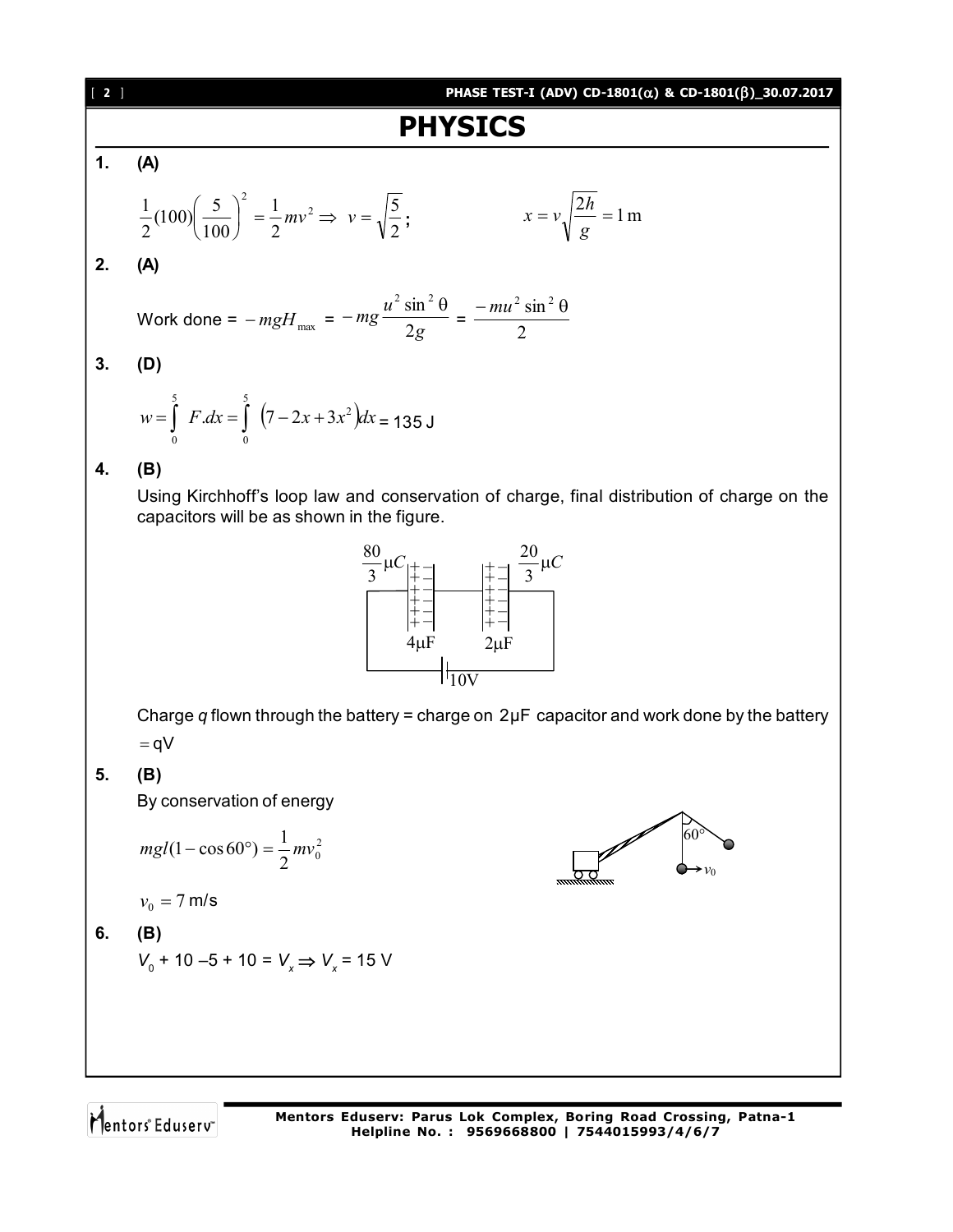#### $PHASE TEST-I (ADV) CD-1801(α) & CD-1801(β) _30.07.2017$  [3]

**7. (A)** The maximum tension will be at the lowest point.  $T - mg = \frac{mv^2}{2}$  $-mg = \frac{mv}{r}$  1.5kg  $\bigotimes m/s$ *T mg* 1.5kg  $T = \frac{mv^2}{2} + mg$  $=\frac{mv^2}{r} + mg = \frac{1.5 \times 4}{0.5} + 1.5 \times 10$ 0.5  $\frac{\times 4}{5}$  + 1.5  $\times$  10 = **27 N 8. (A)** Its velocity becomes  $\frac{V_0}{2}$  $\frac{10}{2}$  under a retardation of  $\mu$ g in time  $t_0$ .  $\therefore \quad \frac{\mathbf{v}_0}{2} = \mathbf{v}_0 - \mu \mathbf{g} \mathbf{t}_0$  $\frac{v_0}{2}$  =  $v_0$  -  $\mu$ gt  $\frac{v_0}{2} = v_0 - \mu g t_0$  or  $\mu g t_0 = \frac{v_0}{2}$  $gt_0 = \frac{v}{c}$  $\mu gt_0 = \frac{v_0}{2}$  or  $\mu = \frac{v_0}{2gt_1}$ 0 v 2gt  $\mu = -$ **9.** (B) Both the capacitor are in parallel 2 1 2 3 *V* Charge on plate (2) initially  $=\frac{2\varepsilon_0 A}{d}V$ d  $\epsilon$ **10.** (C) Charge on plate (2) finally =  $\left(\frac{\varepsilon_0 A}{3d/2} + \frac{\varepsilon_0 A}{d/2}\right)$ V  $\left(\frac{\varepsilon_0 A}{3d/2} + \frac{\varepsilon_0 A}{d/2}\right)V = \frac{8\varepsilon_0 A}{3d}V$ 3d  $\epsilon$ **11. (A)**  $x = A \sin \omega t$ ,  $y = A \cos \omega t$  $x = A\sqrt{1-\cos^2 \omega t}$ 2 2 1 *A*  $x = A_1 \sqrt{1 - \frac{y}{x}}$  $x = \sqrt{1 - y^2}$  $x^2 = 1 - y^2$ ,  $x^2 + y^2 = 1$  this equation of circle.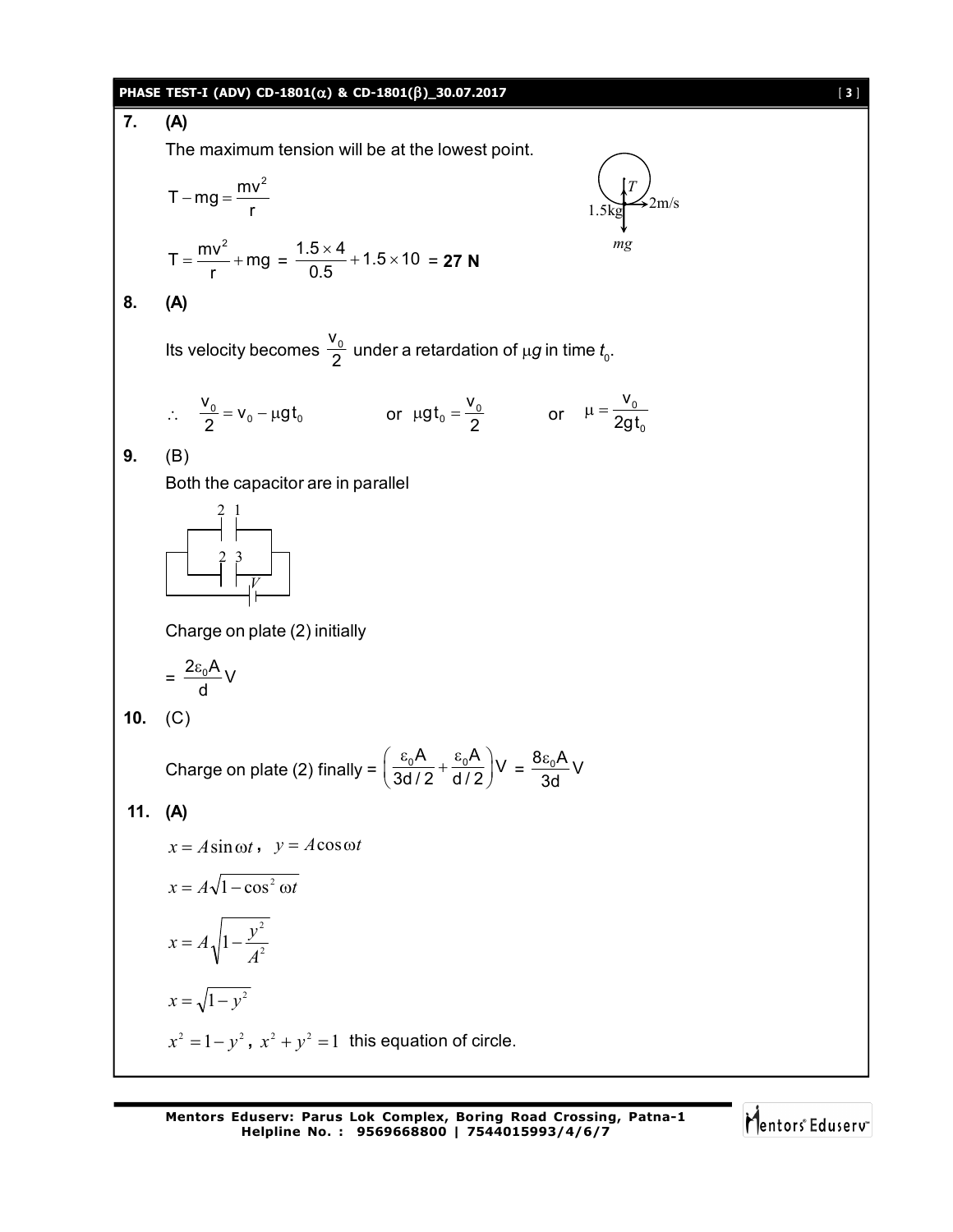| 4   | PHASE TEST-I (ADV) CD-1801( $\alpha$ ) & CD-1801( $\beta$ )_30.07.2017                                                                                |
|-----|-------------------------------------------------------------------------------------------------------------------------------------------------------|
| 12. | (A)                                                                                                                                                   |
|     | $H_1 = \frac{v^2 \sin^2 \theta_1}{\sigma}$ , $H_2 = \frac{v^2 \sin^2 \theta_2}{\sigma}$                                                               |
|     | $\frac{H_1}{H_2} = \frac{\sin^2\theta_1}{\sin^2\theta_2}, \quad \theta_1 + \theta_2 = \pi_2 = \frac{\sin^2\theta_1}{\cos^2\theta_2} = \tan^2\theta_1$ |
|     |                                                                                                                                                       |
| 13. | (D)                                                                                                                                                   |
|     | When switch in position 1 and steady state is reached                                                                                                 |
|     | $q_0 = CE_1 = 10 C$                                                                                                                                   |
|     | $W_1$ = Energy supplied by battery = $q_0E_1$ = 1000 J                                                                                                |
|     | Energy stored on the capacitor $U_1 = \frac{q_0^2}{2C} = 500$ J                                                                                       |
|     | $H_1 = W_1 - U_1 = 500$ J                                                                                                                             |
|     | $H_{99\Omega} = \frac{99}{100} \times 500 = 495 \text{ J}$                                                                                            |
| 14. | Position (2), in steady state                                                                                                                         |
|     | $q = 5C$                                                                                                                                              |
|     | $W_2 = E_2(q_0 - q) = 250$ J                                                                                                                          |
|     | $\therefore$ (A)                                                                                                                                      |
| 15. | $(B)$ and $(D)$                                                                                                                                       |
|     | Velocity of A with respect to river = $\frac{10}{120}$ m/s = $\frac{1}{12}$ m/s                                                                       |
|     | Flow velocity = $\frac{30}{120} = \frac{1}{4}$ m/s                                                                                                    |
|     | Velocity of <i>B</i> along <i>y</i> -axis with respect to earth $=$ $\frac{10}{120}$ m/s $=$ $\frac{1}{12}$ m/s                                       |
|     | Velocity of B along x-axis with respect to earth $=$ $\frac{30-5}{120}$ m/s $=$ $\frac{5}{24}$ m/s                                                    |
|     |                                                                                                                                                       |

Mentors<sup>®</sup> Eduserv<sup>®</sup>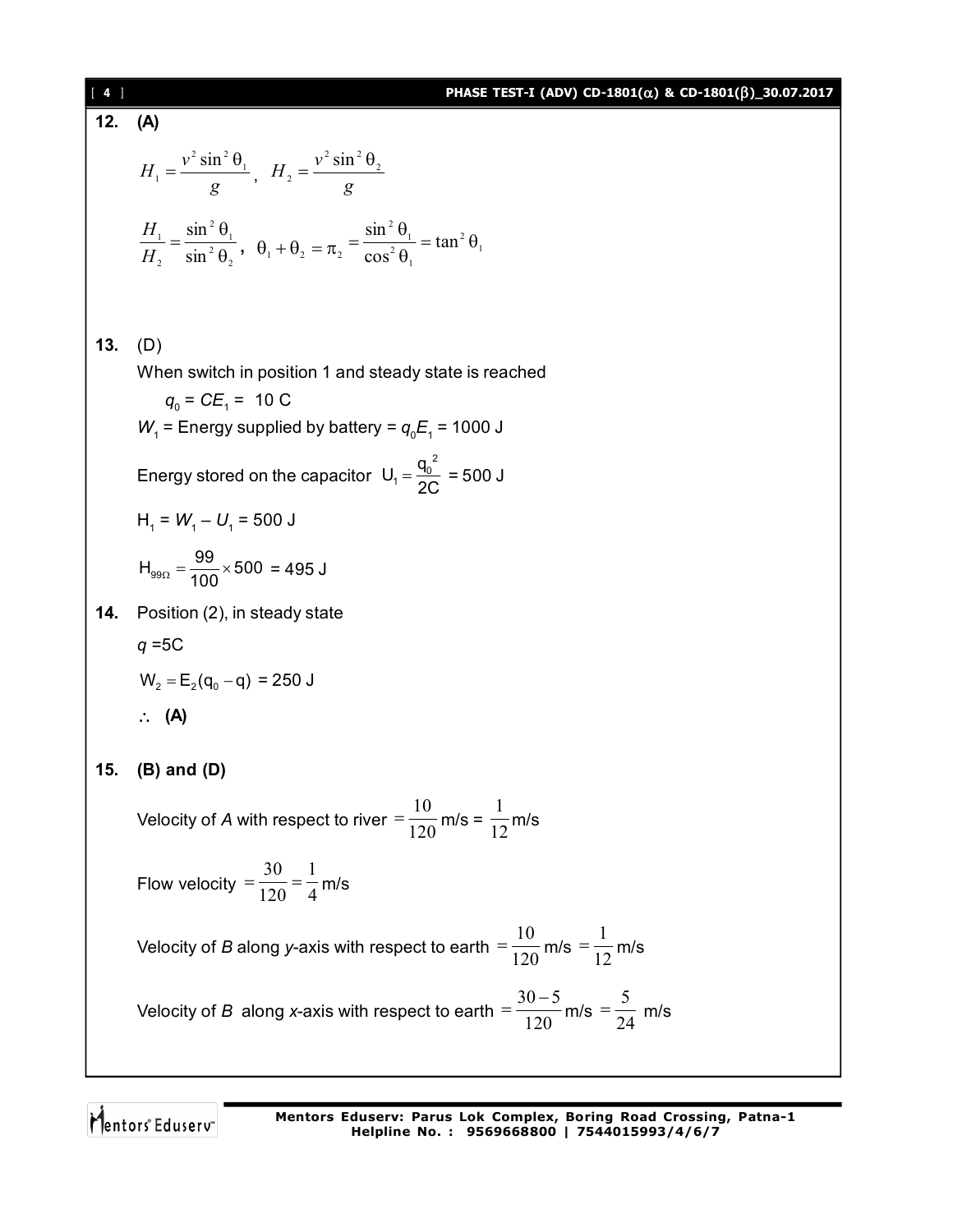#### **PHASE TEST-I (ADV) CD-1801() & CD-1801()\_30.07.2017** [ **5** ]

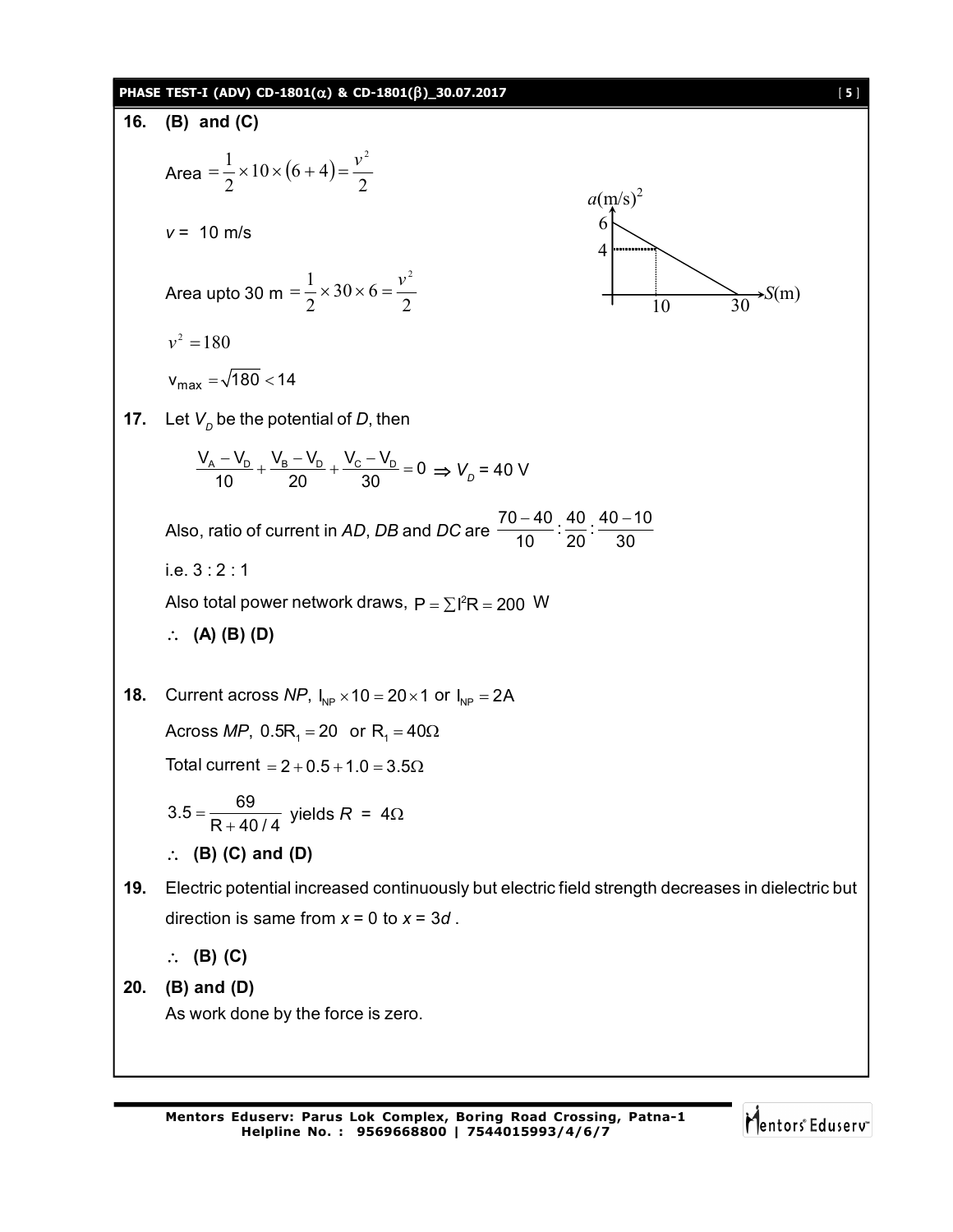## **CHEMISTRY**

#### **21. (A)**

**22. (D)**

 $k > Mg > Al > B$ 

Metallic character  $\alpha \frac{1}{|P|}$  $\alpha$ 

#### **23. (B)**

Within a period, the oxidising charactor increases from left to right, therefore among F,O and nitrogen oxidising power decreases in the order  $F > 0 > N$ . However within a group oxidising power decreases from top to bottom. Thus, fluorine is more oxidising aent than CL. Further because 'O' is more eletronegative than Cl, therefore oxygen is more oxidising agent than CL.

Order of oxidising property  $=F > 0 > C I > N$ 

#### **24. (C)**

$$
k = \frac{2.303}{2 \times 10^4} \log_{10} \frac{800}{50}
$$

or,  $k = 1.386 \times 10^{-4}$ 

#### **25. (C)**

He is inert gas.

#### **26. (A)**

Molecular weight of naphthoic acid

$$
C_{11}H_8O_2 = 172 \text{ g/mol}
$$

The theoretical value of depression in freezing point =  $K_f \frac{W_B}{W_B} \times \frac{1000}{W_A}$  $K_f \frac{W_B}{M_B} \times \frac{1000}{W_A} = 1.72 \times \frac{20 \times 1000}{172 \times 50} = 4K$  $\times \frac{1000}{W_A}$  = 1.72  $\times \frac{20 \times 1000}{172 \times 50}$  = 4

Van't Hoff factor :

```
Observed value of colligative property
i = \frac{\text{Observed value of colligative property}}{\text{Theoretical value of colligative property}} = \frac{2}{4} = 0.5
```

```
27. (A)
```
#### **28. (C)**

Put  $x_A = 0$   $P_B^0 = 254$ 

```
Put x_{A} = 1 P_{A}^{0} = 135
```
**29. (A)**

**30. (B)**

- **31. (D)**
- **32. (B)**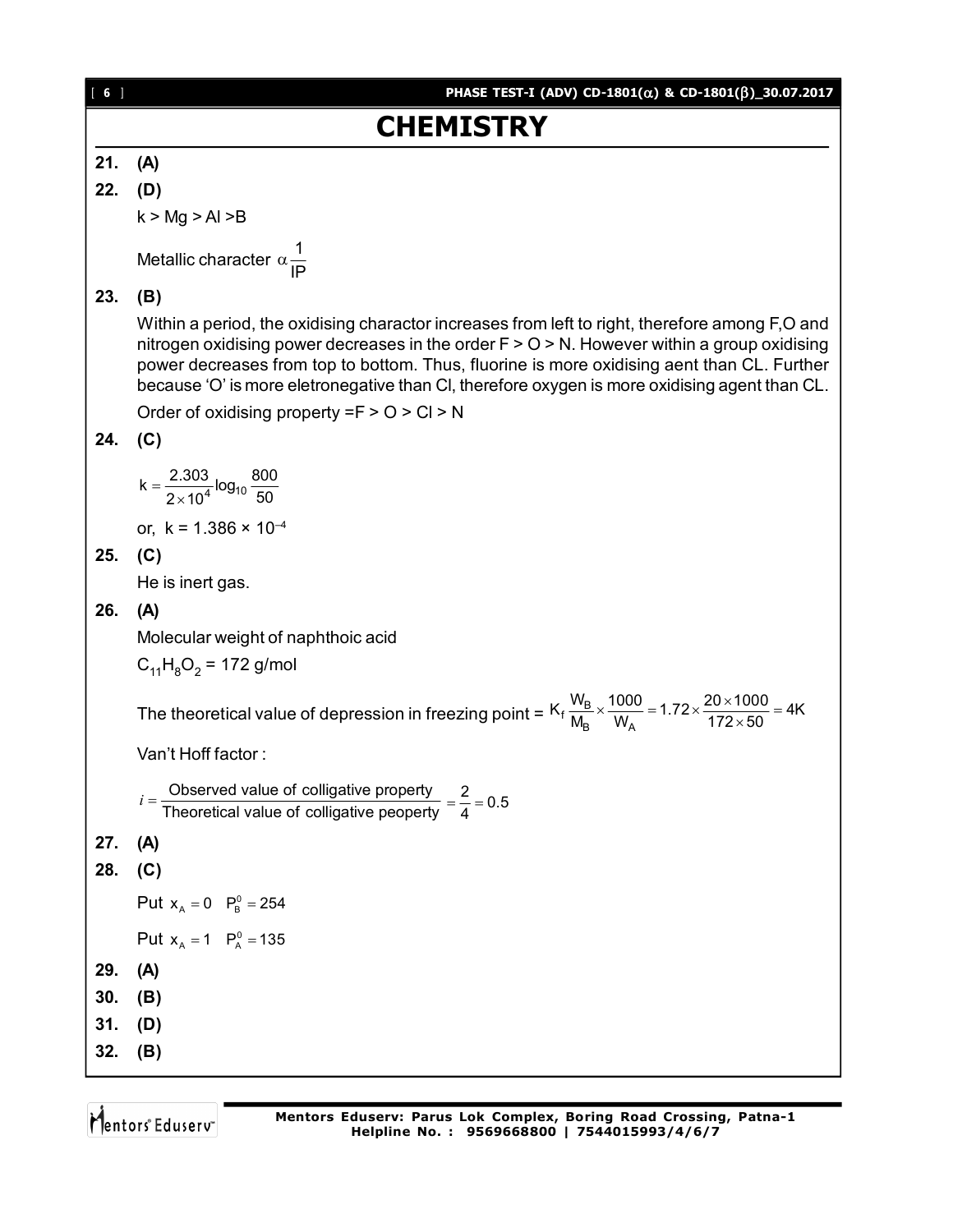#### **PHASE TEST-I (ADV) CD-1801() & CD-1801()\_30.07.2017** [ **7** ]

**33. (D) 34. (D) 35. (C), (D)** No of particle  $= i \times c$ no of particle are same solution are isotonic  $(A)$ ,  $1 \times 1 \ne 1 \times 2$  $(B)$ . 1×1  $\neq$ . 1×3  $(C)$ ,  $1 \times 3 = 0.1 \times 3$ (D)  $.1 \times 3 = .1 \times 3$ **(C), (D)** have example of isotoric solution **36. (A), (B), (D) 37. (A,B,C) 38. (A,B,C) 39. (A), (B), (D)** (A)  $\mathsf{MgC_2O_4}\textsf{<}$   $\mathsf{CaC_2O_4}\textsf{<}$   $\mathsf{SrC_2O_4}\textsf{<}$   $\mathsf{BaC_2O_4}\textsf{<}$   $\mathsf{BeC_2O_4}$  $(B)$  Lil > KI > RbI > CsI (C) LiClO $_4$  > NaClO $_4$  > KClO $_4$  > RbClO $_4$  > CsClO $_4$ (D)  $\text{BeCO}_3$  >  $\text{MgCO}_3$  >  $\text{CaCO}_3$  >  $\text{SrCO}_3$  >  $\text{BaCO}_3$ **40. (A,B,C) MATHEMATICS 41. (C)** For continuity at  $x = 1$ ;  $a + b = 3 - 4 + 1$   $\implies$   $a + b = 0$  ... (i) For differentiability at  $x = 1$ ; a =  $x = 1$  $6x - \frac{4}{3}$ 2 $\sqrt{x}$   $\int_{x=}$  $\left(6x-\frac{4}{2\sqrt{x}}\right)_{x=1} \Rightarrow a=4$  ... (ii) From (i) and (ii);  $a = 4$ ,  $b = -4$ **42. (B)**  ${x} \in [0, 1)$  $\Rightarrow$  sin $\{x\} \in [0, \sin 1)$   $\Rightarrow$   $\frac{1}{\sin \{x\}} \in \left(\frac{1}{\sin 1}, \infty\right)$ J  $\left(\frac{1}{\cdot} , \infty\right)$  $\setminus$  $\in \left( \frac{1}{\cdot} \right)$ ,  $\infty$ sin1 1 sin 1  $\overline{x}$   $\in \left(\frac{\overline{\sin 1}}{\sin 1}, \infty\right)$   $\left\{\because \sin 1 < 1; \Rightarrow \frac{\overline{\sin 1}}{\sin 1} > 1\right\}$  $\downarrow$  $\overline{\mathcal{L}}$ ╎  $\left\{\because \sin 1 < 1; \Rightarrow \frac{1}{\cdot} > 1\right\}$ sin1  $\therefore$  sin 1 < 1;  $\Rightarrow$   $\frac{1}{1}$  $\therefore \left| \frac{1}{\sin \{x\}} \right| \in \{1, 2, 3, \dots \}$ sin  $\left|\frac{1}{\sqrt{x}}\right| \in$ J  $\overline{\phantom{a}}$ L  $\overline{L}$  $\mathbf{r}$ *x*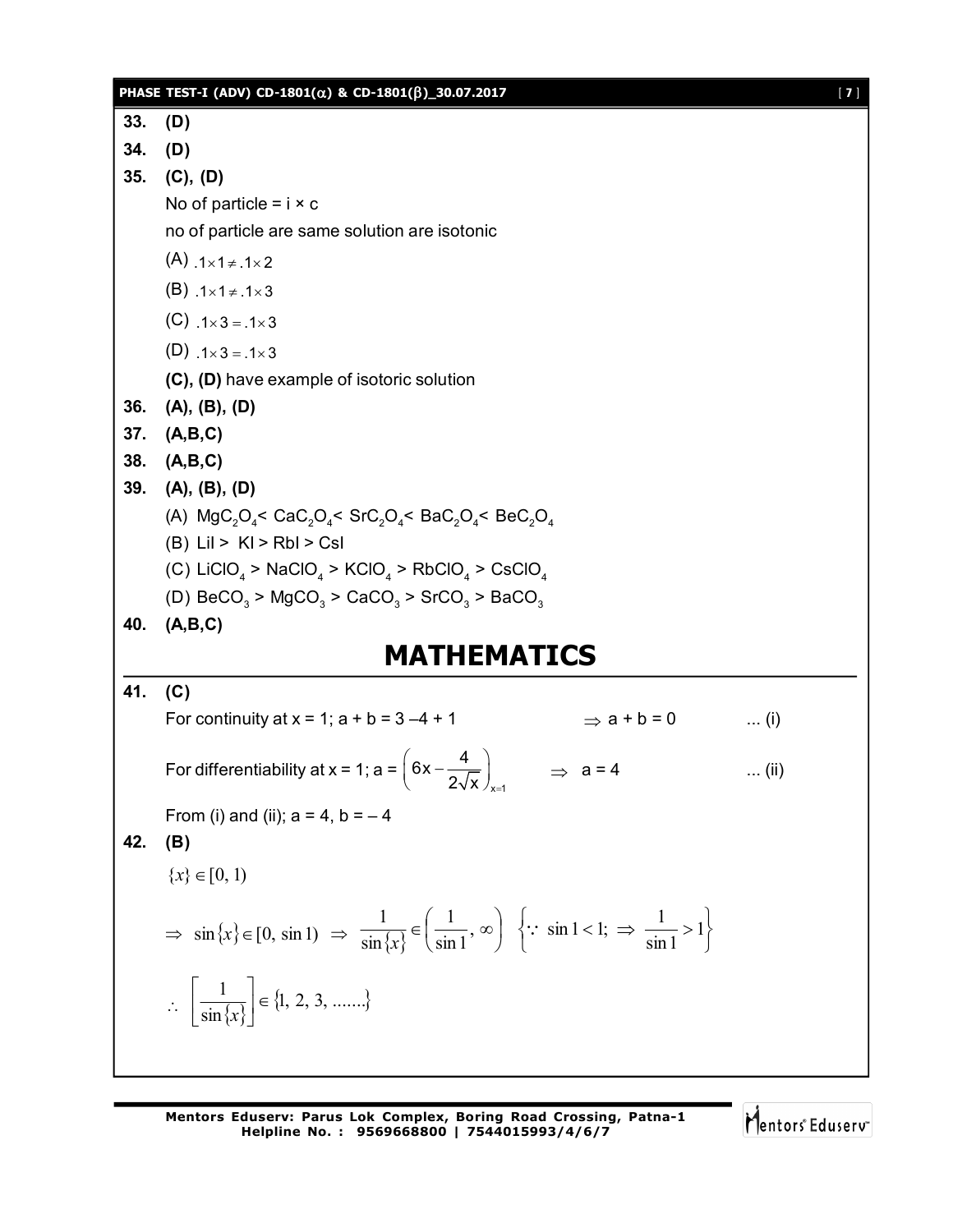| 8   | PHASE TEST-I (ADV) CD-1801( $\alpha$ ) & CD-1801( $\beta$ )_30.07.2017                                                                                                                                      |
|-----|-------------------------------------------------------------------------------------------------------------------------------------------------------------------------------------------------------------|
| 43. | (B)                                                                                                                                                                                                         |
|     | $f'(x) = \lim_{h \to 0} \frac{f(x+h) - f(x)}{h} = \lim_{h \to 0} \frac{f(h)}{h}$                                                                                                                            |
|     | and : $f(0) = 0$ $\Rightarrow$ $f'(x) = \lim_{h \to 0} \left( \frac{f(h) - f(0)}{h} \right)$                                                                                                                |
|     | $\Rightarrow$ f'(x) = f'(0) $\Rightarrow$ f(x) = 2x                                                                                                                                                         |
| 44  | (A)                                                                                                                                                                                                         |
|     | $\lim_{x\to 0} \left( \frac{1+5x^2}{1+3x^2} \right)^{\frac{1}{x^2}} = e^{\lim_{x\to 0} \frac{1}{x^2} \left( \frac{1+5x^2}{1+3x^2} - 1 \right)} = e^{\lim_{x\to 0} \frac{1}{x^2} \frac{2x^2}{1+3x^2}} = e^2$ |
| 45. | (D)                                                                                                                                                                                                         |
|     | $A = \lim_{x \to 0} \int_{x^4}^{x^2} (\tan^{-1} t)^2 dt$<br>$\int_{x^4}^{x^4} (\sin \sqrt{t}) dt$<br>Applying, L'Hospital's rule                                                                            |
|     | $A = \lim_{x \to 0} \frac{\left( \frac{u(x)}{dx} \cdot (\tan^{-1} x^2)^2 \right)}{\frac{d}{dx}(x^4) \sin(x^4)} = \lim_{x \to 0} \frac{2x \{ \tan^{-1}(x^2) \}^2}{4x^3 \sin x^2}$                            |
|     | $= \lim_{x\to 0} \frac{1}{2} \cdot \left\{ \frac{\tan^{-1}(x^2)}{x^2} \right\}^2 \cdot \frac{x^2}{\sin(x^2)} \Rightarrow A = \frac{1}{2}$                                                                   |
| 46. | (B)                                                                                                                                                                                                         |
|     | $f(x) = 4^{-x^2} + \cos^{-1}\left(\frac{x}{2} - 1\right) + \log(\cos x)$                                                                                                                                    |
|     | f(x) is defined if $-1 \le \left(\frac{x}{2} - 1\right) \le 1$ and cos $x > 0$                                                                                                                              |
|     | $0 \leq \frac{x}{2} \leq 2$ and $-\frac{\pi}{2} < x < \frac{\pi}{2}$<br>or                                                                                                                                  |
|     | $0 \le x \le 4$ and $-\frac{\pi}{2} < x < \frac{\pi}{2}$<br>or                                                                                                                                              |
|     |                                                                                                                                                                                                             |

Mentors<sup>e</sup> Eduserv-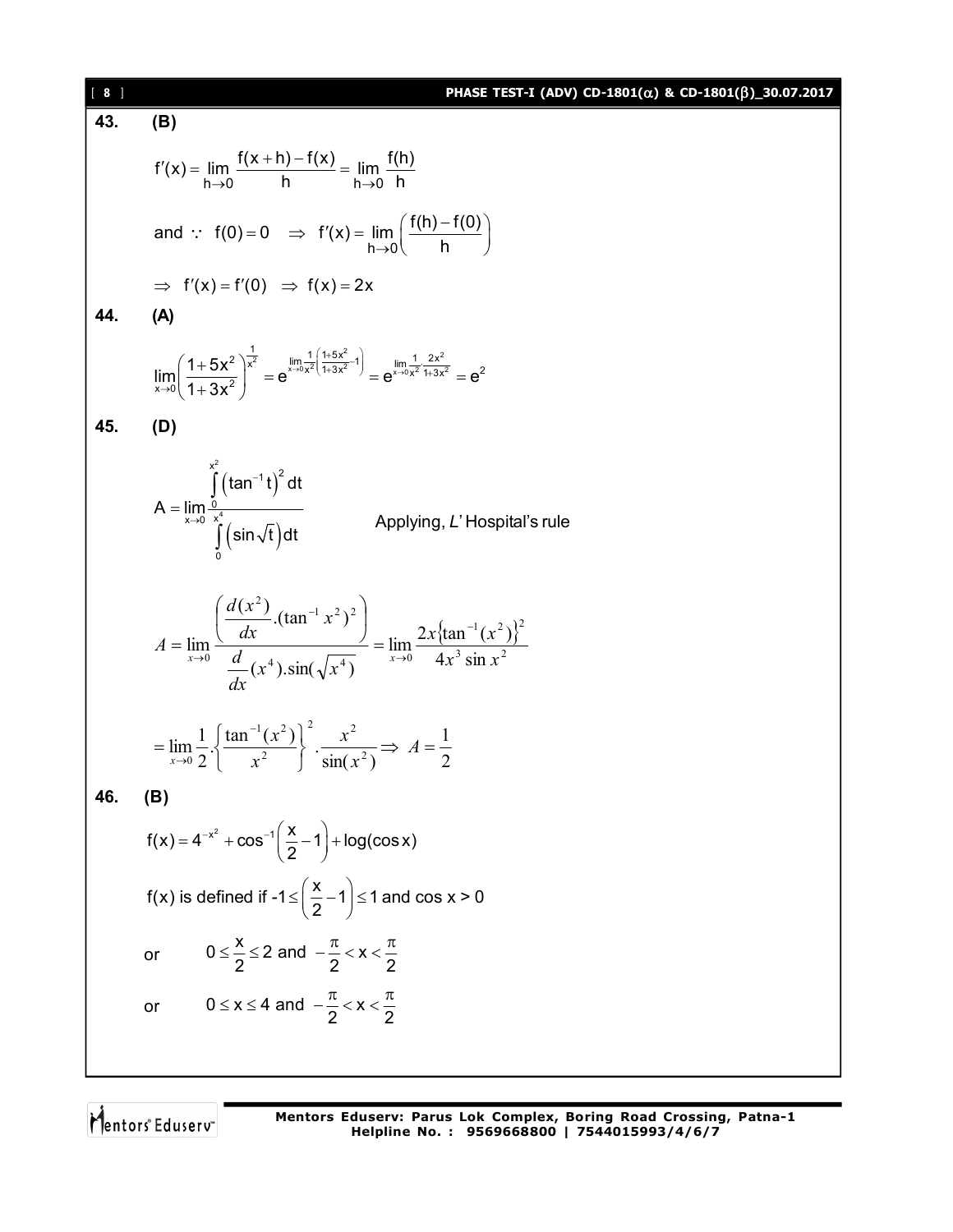#### **PHASE TEST-I** (ADV) CD-1801( $\alpha$ ) & CD-1801( $\beta$ )\_30.07.2017 [9]



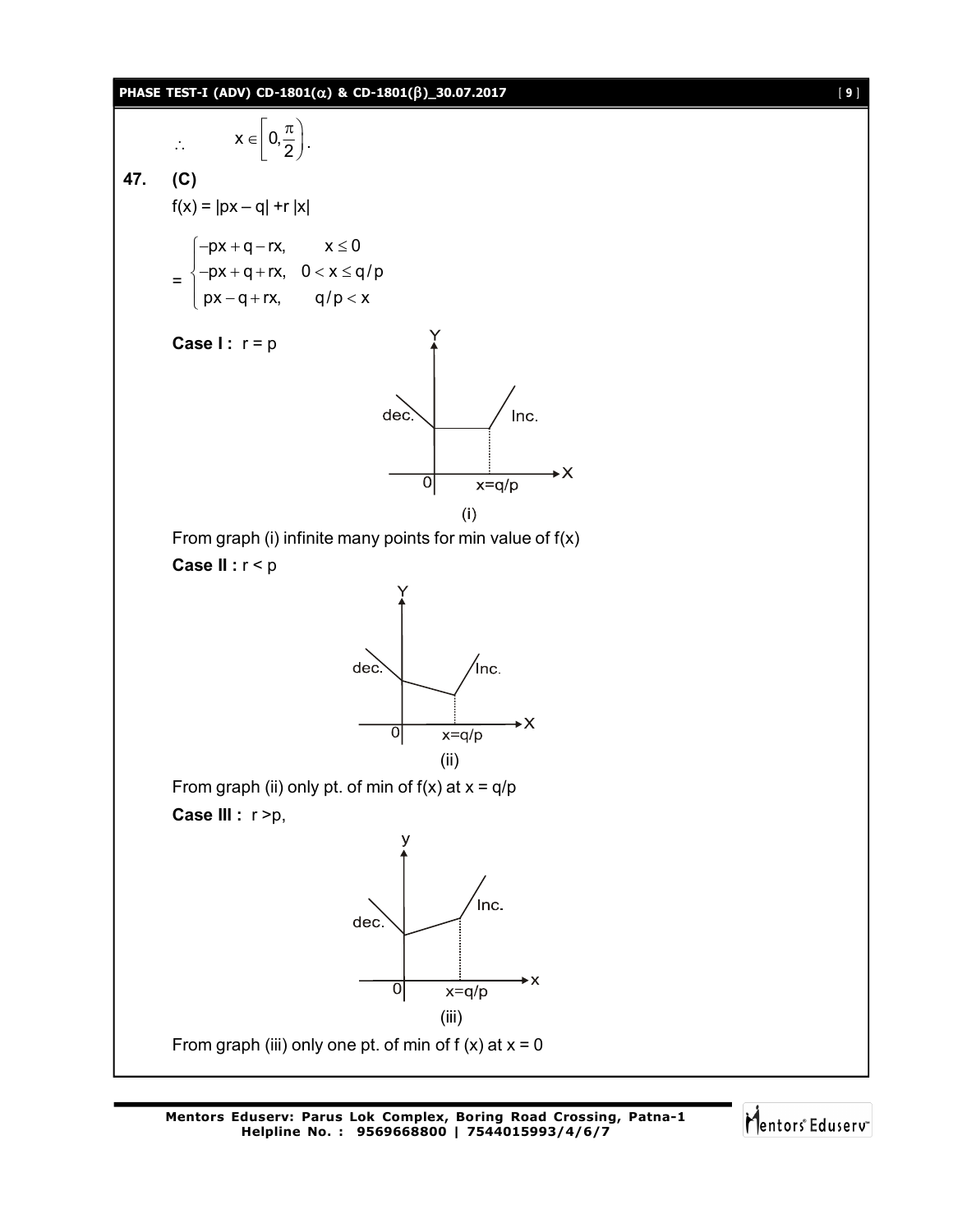[ **10** ] **PHASE TEST-I (ADV) CD-1801() & CD-1801()\_30.07.2017 48. (A)**  $0 \leq \sqrt{x^2 + x + 1} \leq 1$  and  $\sqrt{x^2}$  $\sqrt{x^2 + x} \ge 1$  $\Rightarrow$   $x^2 + x + 1 \leq 1$  and  $x^2$  $x^2 + x \ge 1$  $\Rightarrow$   $x^2 + x \le 0$  and  $x^2$  $x^2 + x \ge 1$  $\Rightarrow$   $x \in \phi$ **49. (A)**  $f(x) = (x-1)^2 - 2$ , a = 1, b = -2 f :  $[1, \infty) \rightarrow [-2, \infty)$ then  $f^{-1}: [-2, \infty) \to [1, \infty)$ ,  $f(x) = y \implies x^2 - 2x - (1 + y) = 0$  $2 \pm \sqrt{4 + 4(1 + y)}$ x 2  $\pm \sqrt{4+4(1+)}$  $\therefore x = \frac{y}{2}$ ,  $x = 1 \pm \sqrt{2 + y}$  $\therefore f^{-1}(y) = 1 + \sqrt{2 + y} \Rightarrow f^{-1}(x) = 1 + \sqrt{2 + x}$ **50. (A)** –1  $\overline{O}$ –2  $y = f(|x|)$  $v = k$ For f (|x|) = k to be four distinct solutions,  $k \in (-2, -1)$ **51. (C) 52. (A)** From the given relations, we see that  $\theta$  and  $\phi$  are the roots of the equation  $x \cos \alpha + y \sin \alpha = 2a$  $\Rightarrow$  (xcos  $\alpha - 2a$ ) = -y sin  $\alpha$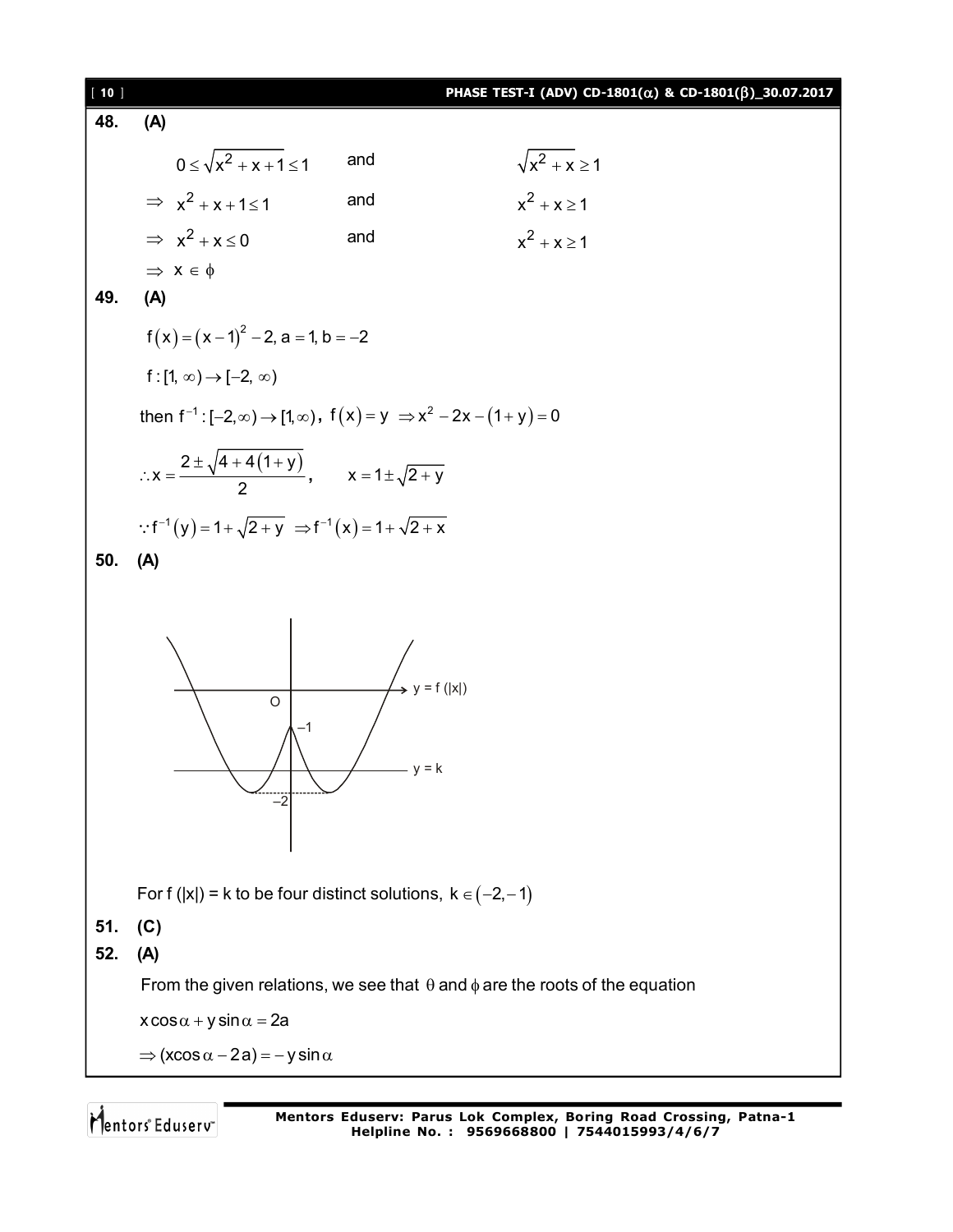|     | PHASE TEST-I (ADV) CD-1801( $\alpha$ ) & CD-1801( $\beta$ )_30.07.2017<br>$[11]$                                                                                                                                         |
|-----|--------------------------------------------------------------------------------------------------------------------------------------------------------------------------------------------------------------------------|
|     | $\Rightarrow$ (xcos $\alpha - 2a$ ) <sup>2</sup> = $v^2 \sin^2 \alpha = v^2 (1 - \cos^2 \alpha)$                                                                                                                         |
|     | $\Rightarrow$ $(x^2 + y^2) \cdot \cos^2 \alpha - 4ax \cos \alpha + 4a^2 - y^2 = 0$                                                                                                                                       |
|     | Which is quadratic in $cos\alpha$ with roots $cos\theta$ and $cos\phi$                                                                                                                                                   |
|     | $\therefore$ cos $\theta$ + cos $\phi = \frac{4ax}{x^2 + y^2}$                                                                                                                                                           |
|     | But $2\sin{\frac{\theta}{2}}$ . sin $\frac{\phi}{2}$ = 1 (given)                                                                                                                                                         |
|     | $\Rightarrow$ 4 sin <sup>2</sup> $\frac{\theta}{2}$ ·sin <sup>2</sup> $\frac{\phi}{2}$ = 1 $\Rightarrow$ (1 – cos $\theta$ )(1 – cos $\phi$ ) = 1                                                                        |
|     | $\Rightarrow$ cos $\theta$ + cos $\phi$ = cos $\theta$ · cos $\phi$                                                                                                                                                      |
|     | ⇒ $\frac{4ax}{x^2 + y^2} = \frac{4a^2 - y^2}{x^2 + y^2}$ ⇒ $4ax = 4a^2 - y^2$ ⇒ $y^2 = 4a(a-x)$                                                                                                                          |
| 53. | (D)                                                                                                                                                                                                                      |
|     | $f(0) = -3$ , $f(1) = 1$ , $f(2) = -1$ and $f(3) = 3$ .                                                                                                                                                                  |
|     | So $f(x) = 0$ has one root in each of the intervals $(0, 1)$ , $(1, 2)$ and $(2, 3)$ and hence no root in $(3, 1)$<br>4).                                                                                                |
| 54. | (C)                                                                                                                                                                                                                      |
|     | Let $\alpha \leq \beta \leq \gamma$ , then                                                                                                                                                                               |
|     | $\alpha \in (0, 1), \beta \in (1, 2), \gamma \in (2, 3)$                                                                                                                                                                 |
|     | $\therefore$ $\alpha$ = 0, $\beta$ = 1 and $\gamma$ = 2                                                                                                                                                                  |
|     | $\{\alpha\} + \{\beta\} + \{\gamma\} = (\alpha + \beta + \gamma) - ([\alpha] + [\beta] + [\gamma]) = \frac{9}{2} - (0 + 1 + 2) = \frac{3}{2}$ .                                                                          |
| 55. | (B, D)                                                                                                                                                                                                                   |
|     | Let $I = (sec^{-1} x)^2 + (cosec^{-1} x)^2 = (sec^{-1} x + cosec^{-1} x)^2 - 2sec^{-1} x$ . $cosec^{-1} x$                                                                                                               |
|     | = $\frac{\pi^2}{4}$ - 2sec <sup>-1</sup> x $\left(\frac{\pi}{2}$ - sec <sup>-1</sup> x $\right)$ = $\frac{\pi^2}{4}$ + 2 (sec <sup>-1</sup> x) <sup>2</sup> - $\pi$ sec <sup>-1</sup> x                                  |
|     | $=\frac{\pi^2}{4}+2\left \left(\sec^{-1}x\right)^2-2\frac{\pi}{4}\sec^{-1}x+\left(\frac{\pi}{4}\right)^2\right -\frac{\pi^2}{8}=2\left(\sec^{-1}x-\frac{\pi}{4}\right)^2+\frac{\pi^2}{8}\Rightarrow1\geq\frac{\pi^2}{8}$ |
|     | and maximum value is $\frac{5\pi^2}{4}$                                                                                                                                                                                  |

Mentors<sup>e</sup> Eduserv<sup>-</sup>